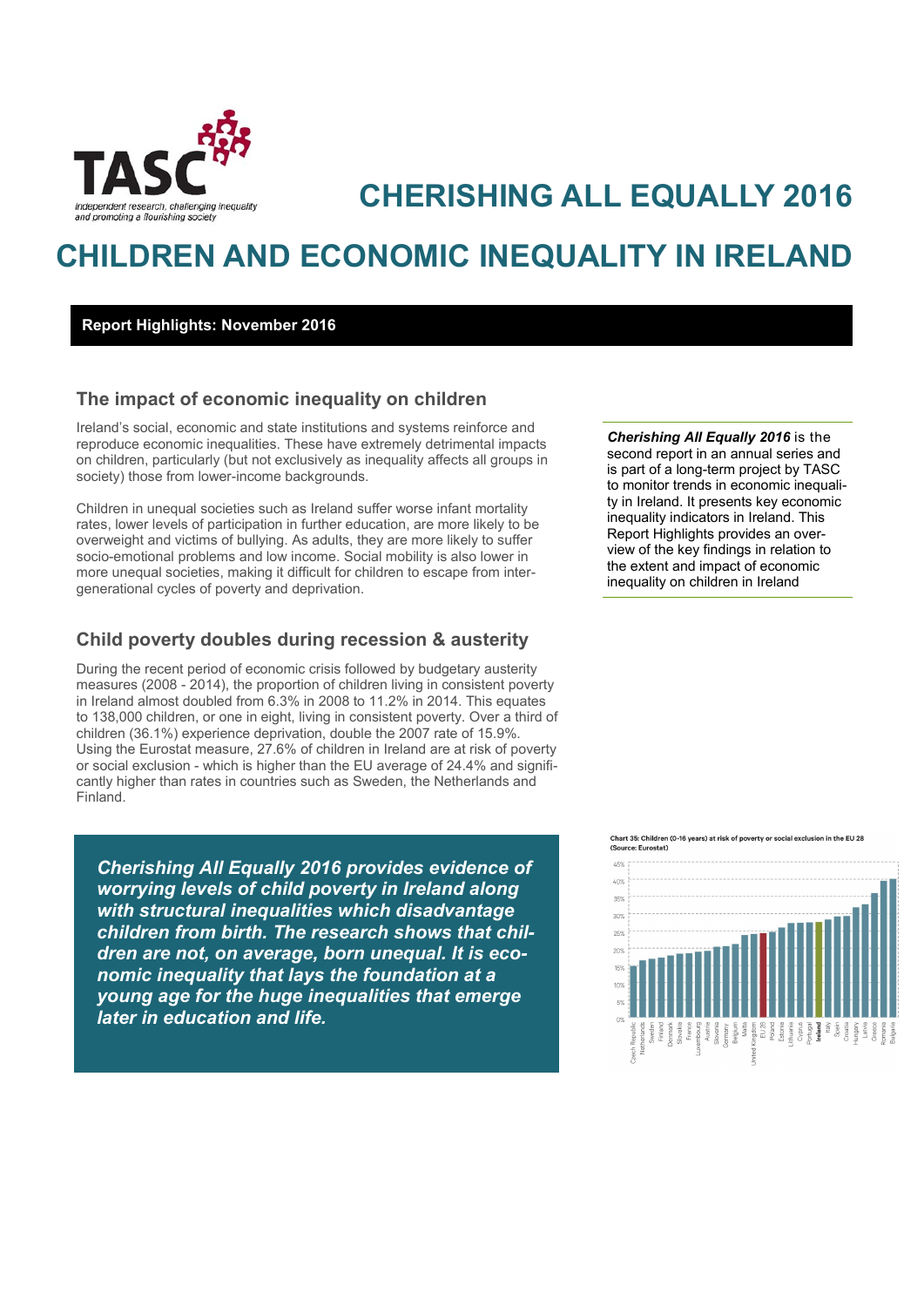# **RESEARCH HIGHLIGHT 1: EDUCATIONAL INEQUALITIES**

Economic inequality influences educational attainment inequalities from an extremely young age. For example, at nine months old, the level of household income a child is born into has no correlation with their inherent cognitive potential (educational ability).

But by aged three children in higher income families perform, on average, better educationally than children from lower income families with a difference of at least 10 points in the average scores on the Naming Vocabulary tests between children in the lowest income quintile and the highest income quintile. We can see this social gradient in results of educational tests at age just three years old in Chart 38.

At age nine children in the bottom income deciles are disproportionately more affected by learning disabilities. The incidence of speech and language difficulties amongst children aged nine in the bottom three deciles are double the incidence for children in the top three deciles. And the impact of their disability is much greater on children at the bottom.

By age 13, the educational inequality divide has grown even more acute with a 1% increase in household income predicted to lead to a 6.5% increase in verbal scores, a 5.2% increase in numerical scores and a 5.8% increase in the total Drumcondra Test scores.

Children aged 13 from lower income households have a three times higher rate of long-term school absenteeism than children from the top income decile. Those in lower income households also tend to spend less time on homework and get less parental support than those in higher income households.

With the result that by third level we can see a significant level of inequality in levels of attendance of university by income and social class background. Students from affluent areas have double the attendance rate at university than students from disadvantaged areas.

Chart 41 shows that 50% of students from affluent areas study at one of the 'top three' universities in Ireland. This is four times the rate of those from disadvantaged areas. Within some disadvantaged areas no students attend a 'top three' university (see Table 7).

The period of the recession (2008-2013) saw educational inequalities worsen as increasing numbers of families and children suffered from poverty and, therefore, faced difficulties covering the costs of education at all levels, costs which wealthier families could afford. The average cost of sending a child to a public primary school in Ireland is €390 per annum whereas the welfare payment to cover this cost for lower income families is just €100. One in ten primary school parents and nearly one in five (19%) of secondary school parents have to resort to taking out loans to cover school costs.

Austerity cuts to educational services for children with learning disabilities, language supports for immigrant children, and Traveller-specific educational supports, have all had a considerable impact on inequality.

# **Key finding:**

**Educational inequalities for children are a manifestation of, and result from, economic inequality in society. They are a mechanism by which wider societal inequality is reproduced and reinforced as those with higher incomes and wealth use their multiple advantages to achieve higher outcomes.** 

# Chart 38: Average ability scores of 3 year olds by household income quintile (Source:<br>Growing up in Ireland 2013)



Chart 41: Percentage of students from affluent and disadvantaged areas attending third<br>level, by institution, 2014 (Source: Indecon/Barnardos 2015)



Table 7: Percentage of students from selected disadvantaged areas attending third level. by institution, 2014 (Source: Indecon/Barnardos 2015)

| <b>Electoral Districts</b> | <b>Third</b><br><b>Level</b> | An Institute of<br><b>Technology &amp; Other*</b> | A<br><b>University</b> | A Top 3<br><b>University</b> |
|----------------------------|------------------------------|---------------------------------------------------|------------------------|------------------------------|
| Total                      | 69%                          | 39%                                               | 29%                    | 12%                          |
| Ballymun D-Dublin          | 42%                          | 21%                                               | 21.2%                  | $O\%$                        |
| Blanchardstown-Corduff     | 29%                          | 19%                                               | 9.6%                   | $O\%$                        |
| Dundalk Urban-Louth        | 73%                          | 41%                                               | 29.1%                  | 16%                          |
| <b>Farranferris A-Cork</b> | 29%                          | $O\%$                                             | 8.8%                   | 9%                           |
| <b>Hacketstown-Carlow</b>  | 56%                          | 44%                                               | 12.0%                  | 4%                           |
| Galvone - Limerick         | 19%                          | 13%                                               | 6%                     | $O\%$                        |
| Tallaght-Killinardan       | 33%                          | 30%                                               | 3.7%                   | 2%                           |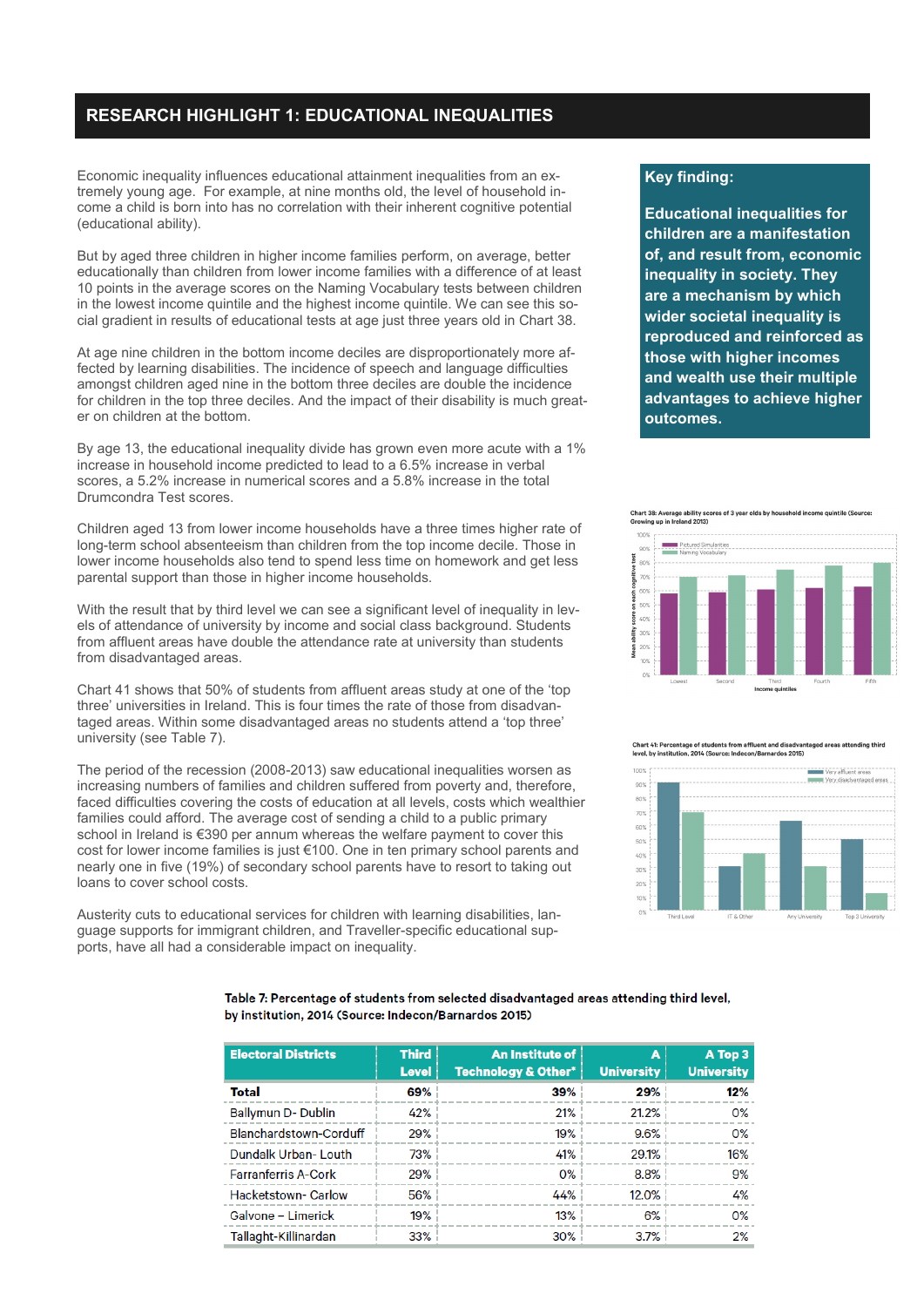# **RESEARCH HIGHLIGHT 2: CHILDREN AND HEALTH INEQUALITY IN IRELAND**

Economic inequality is linked to, and results from, inadequate public expenditure on public services like health and education and wider economic inequalities in Irish society. For example, there are strong links between economic inequality and children's health outcomes. The proportion of infants in the bottom decile born with a low birthweight (7.5%) is double the proportion of the highest decile (3.82%) while children in lower income deciles suffer more from chronic illnesses than higher income deciles. At age of just three years children in the bottom decile have a 10% higher rate of being overweight than the top decile. Obesity rates for the bottom decile are double those at the top.

Ireland's two-tier health system exacerbates economic inequalities for children; those reliant on the public health and hospital system face long waiting lists for certain treatments and high costs (e.g. dental, various pharmacy medicines) while those who can afford to pay privately (or for private health insurance) can access timely and more extensive treatment and health care. At aged three, 8% of children in the lowest income decile did not get medical treatment because they were still on a waiting list compared to 3% in the highest income decile. Furthermore, households with children in the highest income decile spend almost eight times as much on medical expenses (including private insurance) as those in the lowest income decile.

### *Economic inequality and mental health*

- The Growing Up in Ireland Study shows that in Ireland, children from higher social class backgrounds (professional and managerial) have a significantly more positive self-image at the age of nine in terms of behaviour, are more confident as learners, are happier, and less anxious. In contrast, children from more disadvantaged backgrounds are more anxious, less happy and reported poorer behaviour.
- Children whose families were in the lowest income quintile (fifth) report the poorest behaviour.
- Children in the bottom two income groups display the highest levels of anxiety.

Chart 44: Percentage of children (3 years) that are overweight or obese, by income decile (Source: Indecon/Barnardos 2015)



Chart 45: Average weekly spend on medical expenses (€), by income decile - h with at least one child under 18 (Source: Indecon/Barnardos 2015)



# **RESEARCH HIGHLIGHT 3: HOUSING INEQUALITIES**

Housing inequalities also have a number of significant impacts on children. At the most extreme end of housing inequality, being homeless can have a deeply profound impact on the life of a child. There were1,185 children in homeless accommodation in Dublin in July 2015, but this had almost doubled to 2,020 children by July 2016. Homelessness can cause immediate risks in terms of safety and physical health but also raised levels of anxiety, socio-emotional problems, family relationship stress, and impacts on educational development. Insecurity of tenure (facing threat of eviction and being in mortgage or rent arrears) can have similar impacts, as can the impact of financial stress on a family as a result of high housing costs. Substandard housing conditions (dampness, mould, unsafe environment) can also have detrimental health impacts on children. They can also affect a child's self-esteem, self-worth and ability to form friendships.

Children growing up in disadvantaged areas face multiple inequalities in comparison to children growing up in more affluent areas. These include sub-standard housing, poorer quality community facilities, local services and amenities, higher levels of anti-social behaviour and higher levels of poverty, unemployment and economic deprivation.